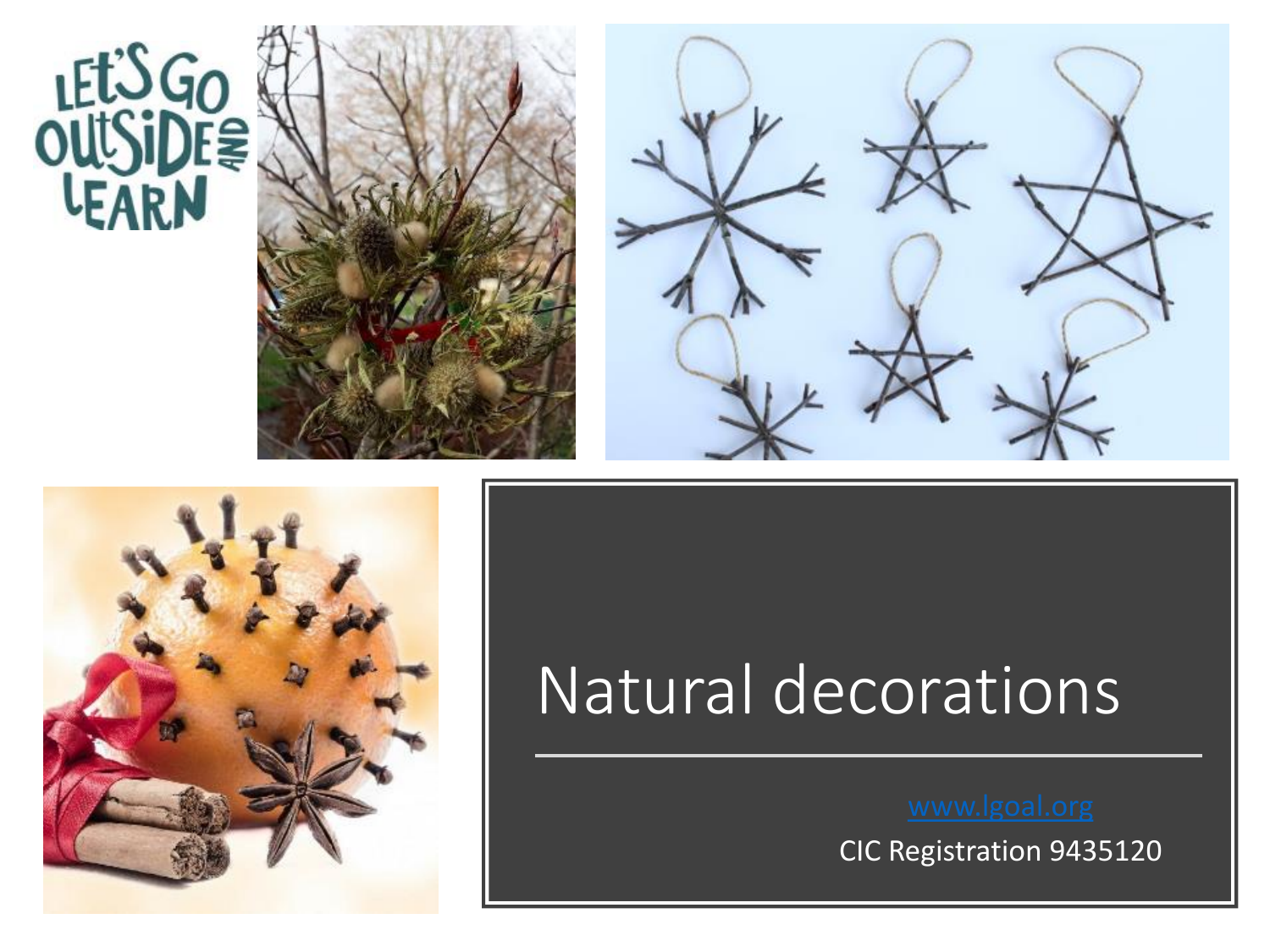## **Pomander – a traditional decoration for warding away disease**

Traditionally a pomander was worn or carried as a protection against infection in times of disease or merely to hide bad smells associated with disease. It is not useful against Covid -19 but can make a lovely festive decoration.



This 17<sup>th</sup> century pomander is from the V&A collection and was hung at the waist or neck. The hinged compartments, which open like segments of an orange, contained different scents such as cloves.

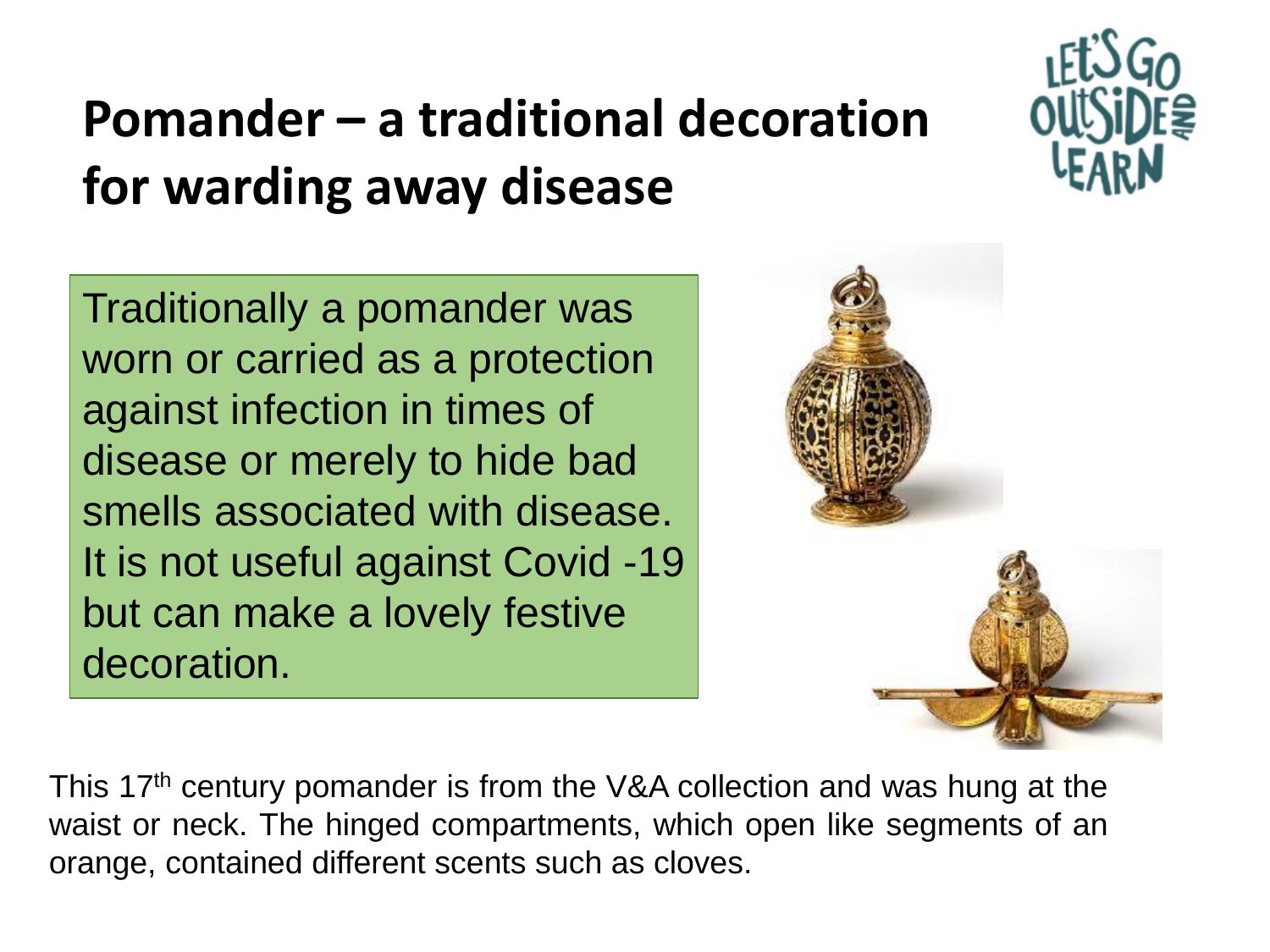#### **Cloves and orange**

Cloves are the aromatic flower buds of a tree in the family Myrtaceae, Syzygium aromaticum. They are native to Indonesia, and are commonly used as a spice or essential oil.

Cloves were thought to bring protection from disease because of their strong scent.



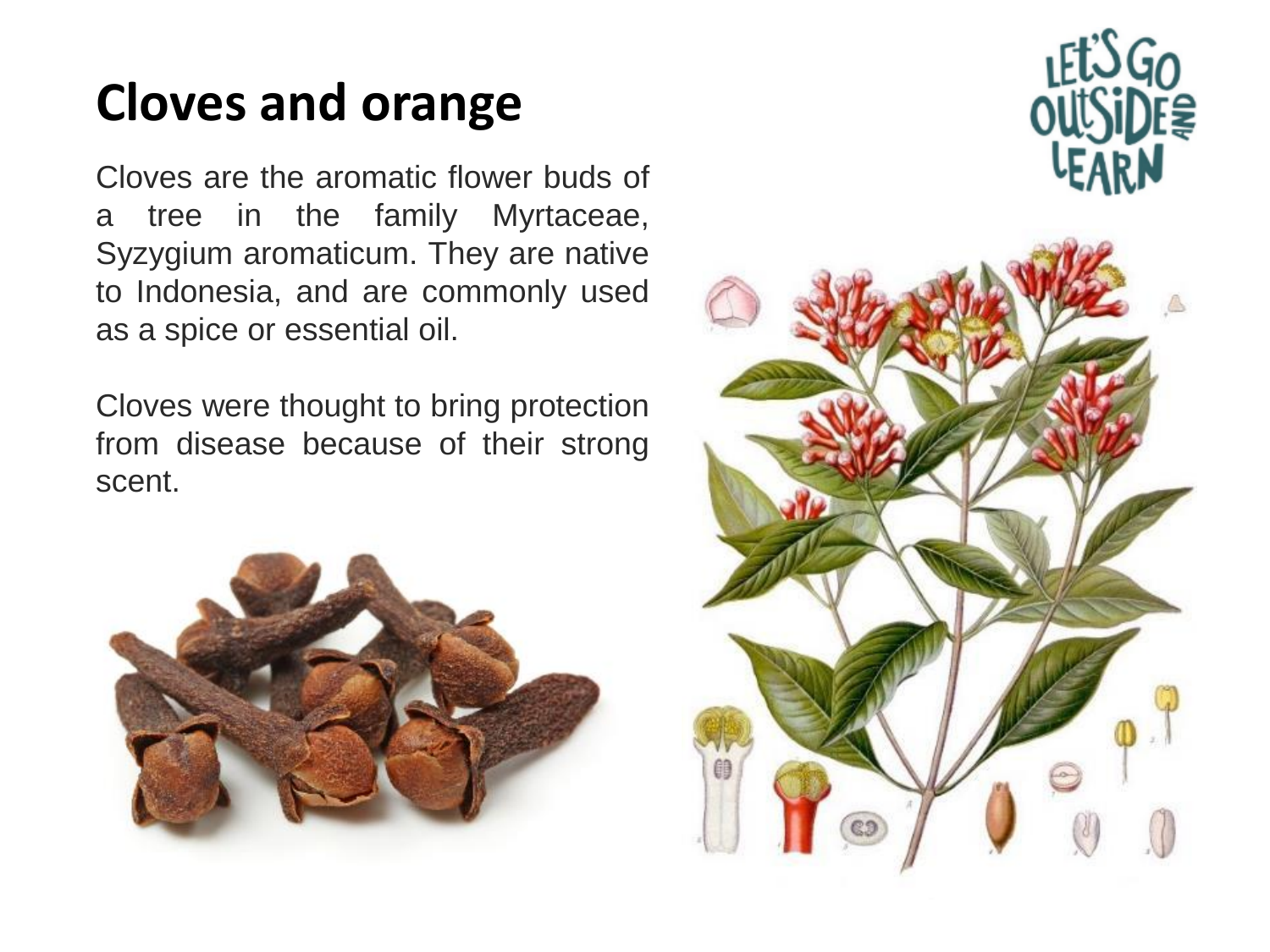### **To make a pomander**

Pomanders have always been seen as a symbol of good luck and health. We all need some of that this year!



- Take firm oranges and stud them with whole cloves in interesting patterns or designs.
- You can also use a toothpick to make holes first.
- For a stronger aroma, cover the entire orange with cloves,
- Roll it in a mixture of spices such as:
	- 1 teaspoon ground cinnamon,
	- 1 teaspoon ground cloves,
	- 1 tablespoon ground nutmeg,
	- 1 tablespoon allspice,
	- ¼ cup powdered orris root.
- Leave the orange in the mix for a week, turning once a day.



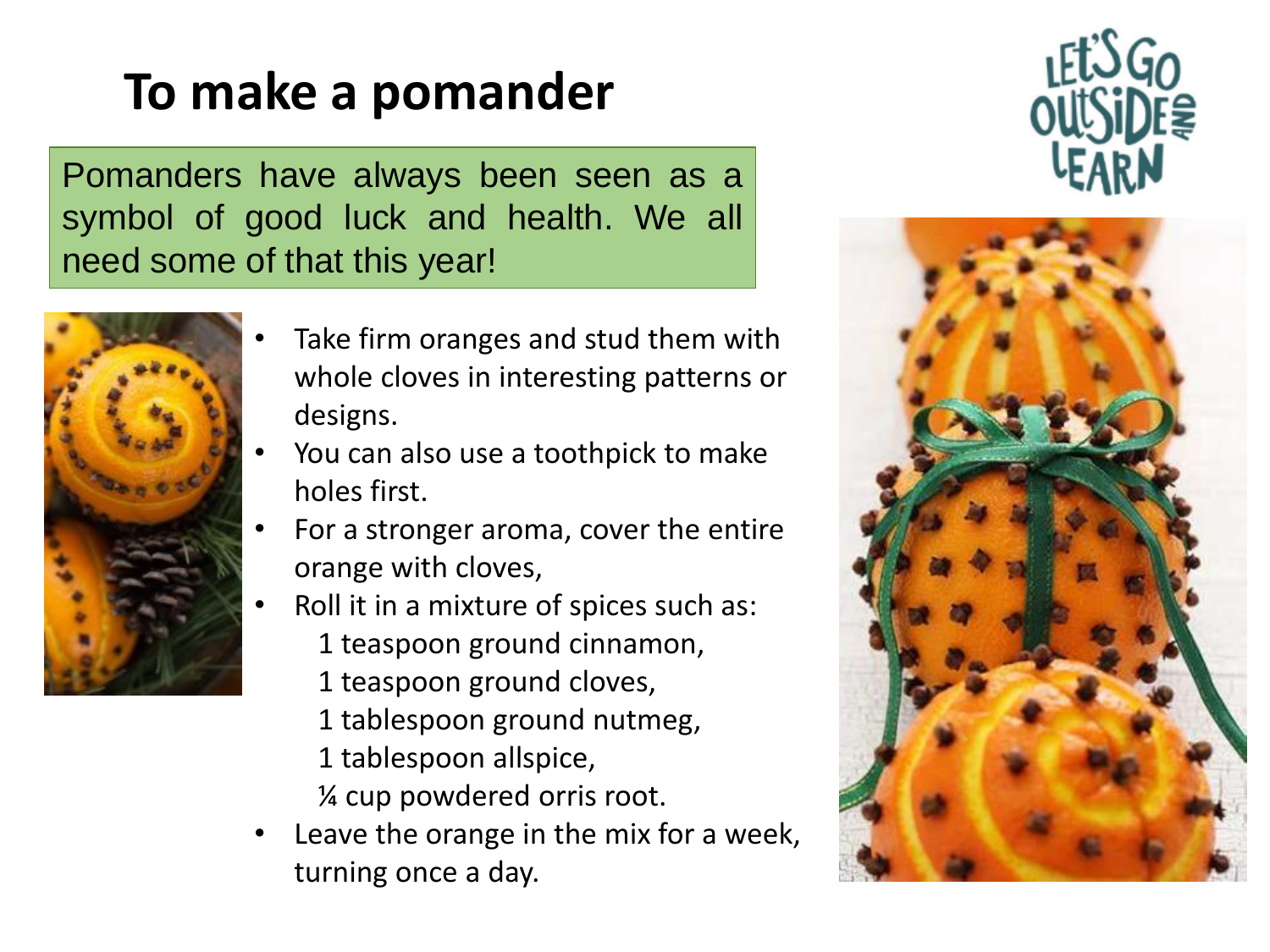#### **Be creative with cloves**





To hang your pomander, run a long wire through the orange; make a knot at the bottom and a loop at the top for hanging.

Or, you can tie ribbon around your pomander for a festive look!

To make a pomander last store in a paper bag in a dry place for a few weeks. Use lots of cloves which are a natural preserving agent. The cloves will draw out the juices and they'll shrink in size. Dusting with cinnamon helps, too, as cinnamon functions as an anti-fungal ingredient.

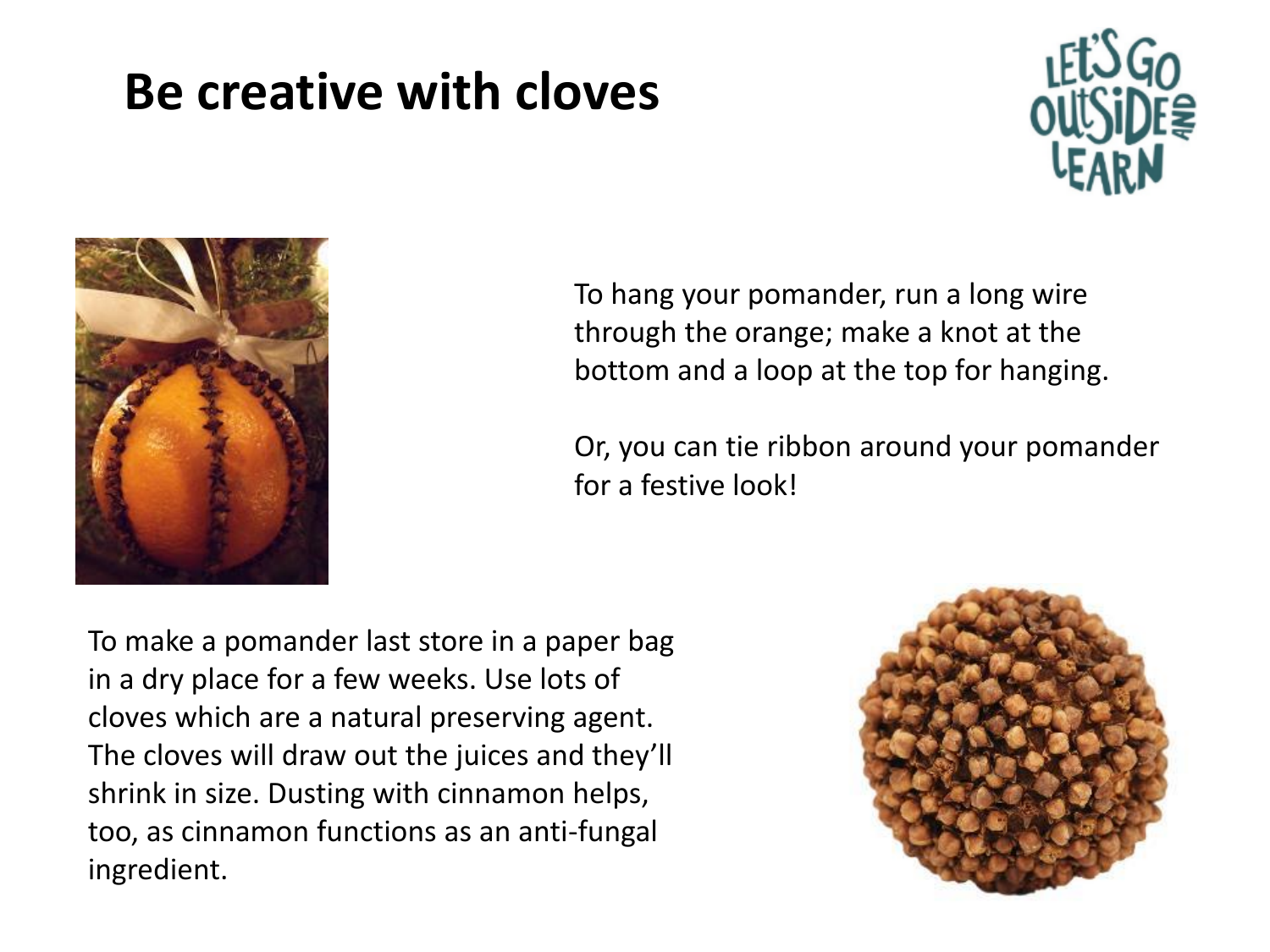#### **Natural decorations**

Go for a walk and collects some things that you could use to make natural decorations. It doesn't need to be Christmas to celebrate the outside inside!